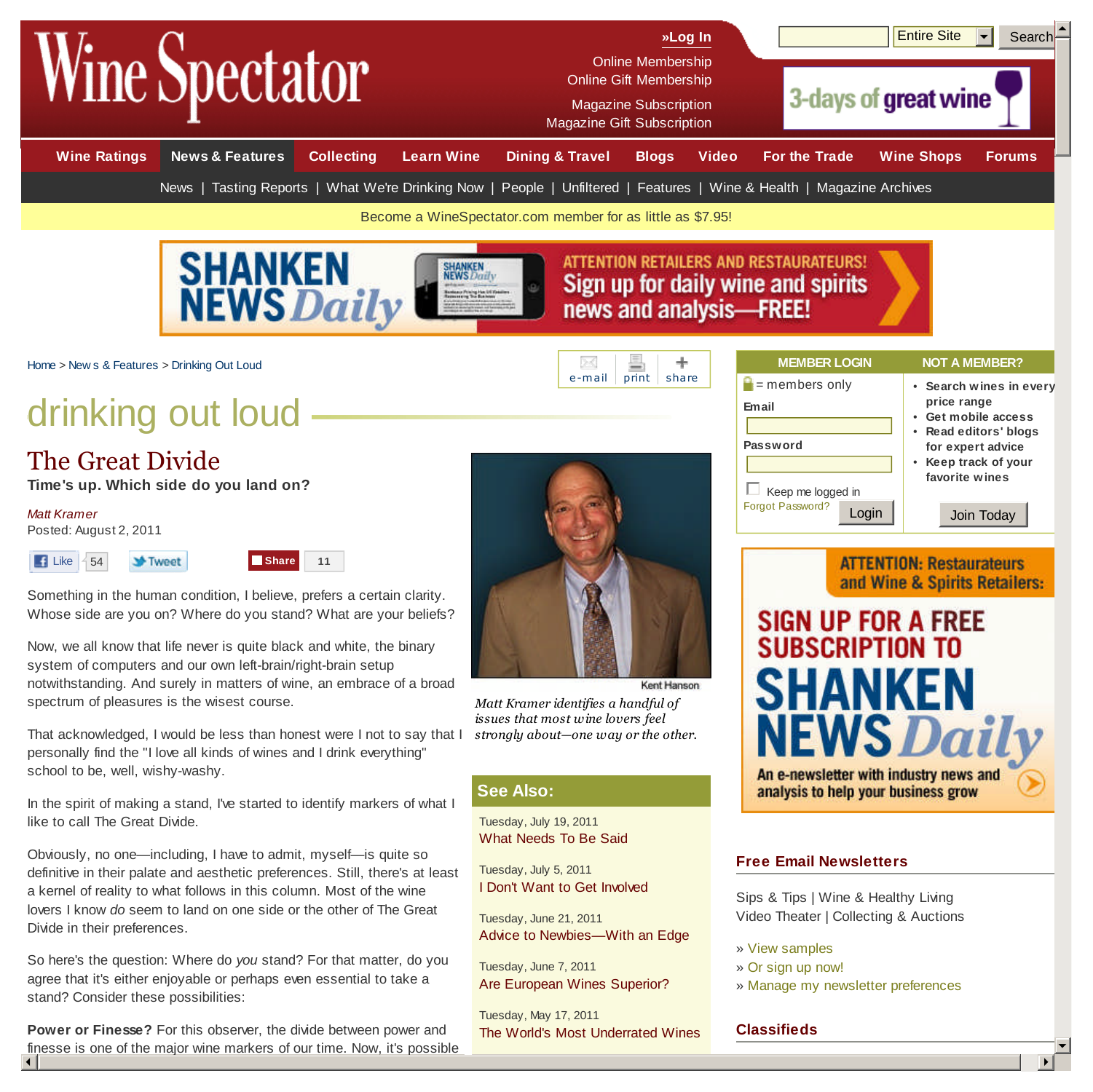some of the world's greatest wines, such as the *grands crus* of Burgundy or many of most acclaimed Cabernets, so extraordinary. It's a rare conciliation of attributes.

for wine to have *both* power and finesse. Indeed, that's what makes

More from Drinking Out Loud



Wine Storage | Wine Clubs Dining & Travel | Wine Auctions Wine Shops | Wine Accessories  $\blacktriangle$ 

Most wines however, the great majority, tend to fall into one camp or the other. And it seems to me that most wine tasters do too. When you choose your wines, do you gravitate toward the emphatically flavorful? Or do you seek the more insinuating? How you answer says, I think, a lot about aesthetic preferences and very often informs which regions and grape varieties that you will seek out.

**Old School or New Wave?** The idea of "old school" and "new wave" is admittedly ambiguous. Most of us, somehow, do have a sense of what's being referred to, even if it's not terribly exact. Besides, the two categories tend to evolve. What's "new wave" today becomes "old school" tomorrow.

Nevertheless, I do sense that some tasters have what might be called an "appetite for modernity." They *like* the new and different; they prefer the eye-opening. We saw this, for example, in the 1980s and 1990s in Barolo with the dramatic divide between tannic, long-maturing Nebbiolos and the "new wave" of Barolo producers using short fermentation times, small new oak barrels and other techniques to create soft, supple and earlier-maturing wines.

We are seeing even more radical wine interpretations with the so-called "orange wines," which are white wines that acquire a hue from the long skin-contact time during fermentation, resulting in a dramatically different flavor and color than we're used to with modern white wines. Actually, it's an ancient winemaking technique. But skin contact for white wines has been so long out of use that it is now, ironically, "new wave."

Are you sympathetic to "new wave"? Or does it consistently strike you as gimmicky?

**Apparent Oak or Stealth Oak?** The issue of oak is utterly modern. Prior to the 1970s, you would have been hard-pressed to find a wine anywhere in the world that could be described as "oaky." That changed with modern California winemaking, which embraced the use of small new oak barrels on a scale never before seen.

Because so many of the California wineries were new, so too were their barrels. These new barrels imparted a pronounced oakiness, the signature scent of which is vanilla. Vanilla is catnip for humans. America's new wine drinkers loved it. So too did many other new-to-fine-wine drinkers in Italy, Spain, France and Australia, as producers in those countries followed the California lead.

Of course, the trend evolved. Winemakers found their own palates evolving. And they also found themselves in possession of multiple years' worth of small oak barrels, allowing them to more precisely calibrate the ratio of flavor-free older barrels to more flavorful (and very expensive) new barrels.

Today, the greater population of wine lovers seems to be divided between those who seek and enjoy a certain level of frank and apparent oakiness and those for whom apparent oakiness is, by definition, too much.

The dividing line is clear: If you can smell and taste the oak, is it too much?

**Corks or Screw Caps?** Here again, we have a truly modern wine divide. Increasingly, wine drinkers identify themselves as those for whom screw caps (or some other non-cork closure) are the ideal and those for whom cork remains irreplaceable.

What's interesting about this particular divide is how vehement the supporters of each side have become. Advocates of screw caps grow more vocally impatient with every cork-tainted wine they open. Cork lovers, for their part, find screw cap advocates soulless, lacking in what they believe is an essential traditionalism as well as a belief that the preservation of ancient cork forests is vital.

This divide is somewhat geographical: Australians and New Zealanders are now overwhelmingly in favor of screw caps. Americans, for their part, appear to be accepting, if not necessarily embracing, screw caps steadily, if slowly. Europeans still seem to prefer traditional cork.

Some of that European preference is codified into law. In Italy, for example, higher-level wine classifications, such as DOCG, expressly forbid the use of a non-cork closure. When the great Soave producer Pieropan

3 4 concluded that screw caps better preserved the purity and flavor delineation of its wine, they were forced to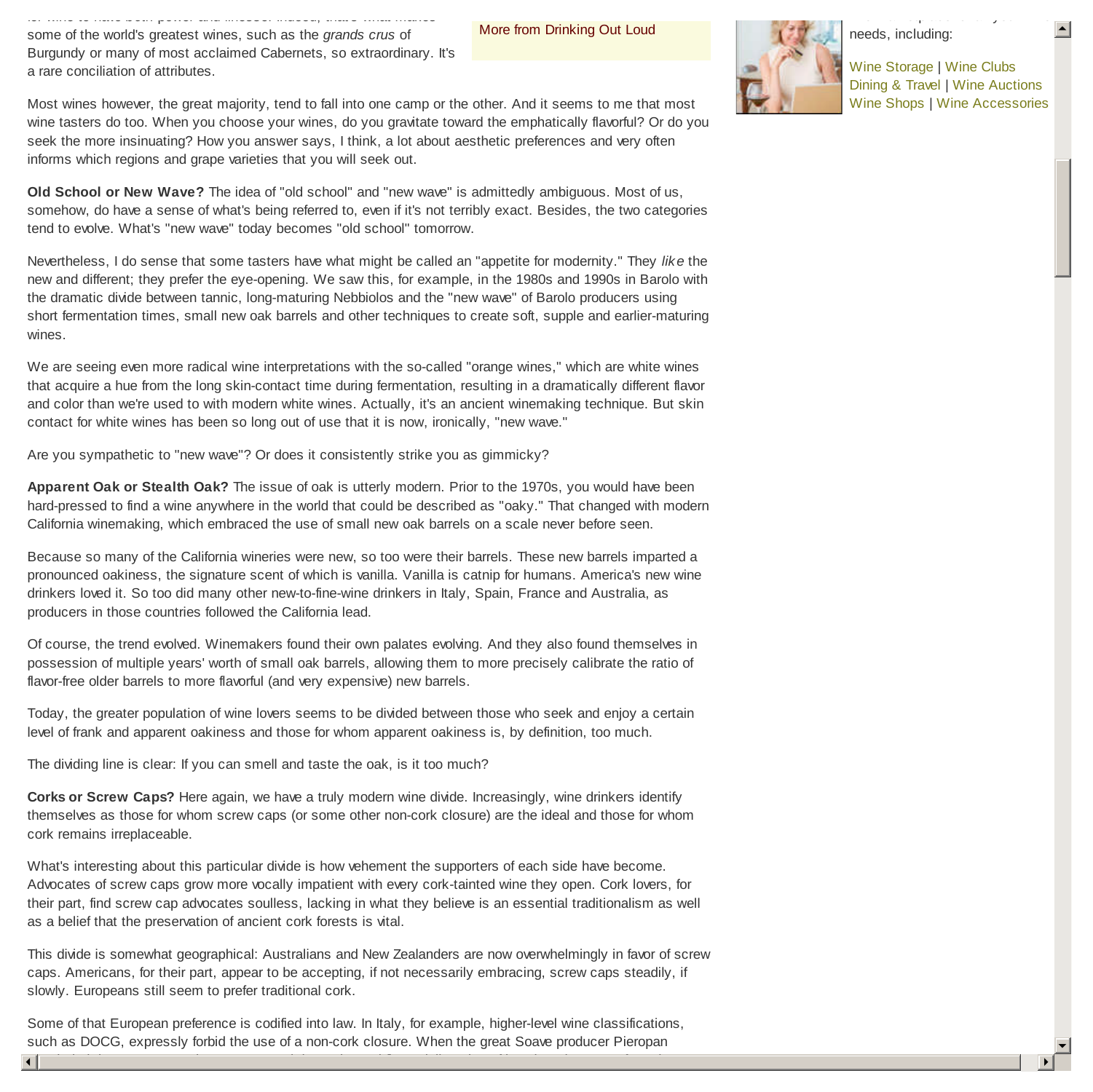downgrade the designation of their wine from Soave Classico to mere "Soave," which is less prestigious. The law requires a cork closure for the former, but allows a non-cork closure for the latter.

What we think about screw caps reveals, I submit, something about each of us as a wine drinker.

**Soil Is Major or Minor?** This division may not seem, on the surface, all that controversial. After all, few wine drinkers would deny that soil plays some kind of a role in the flavor and quality of wine. The question is, to what degree? There lies the divide, one that is widening noticeably.

Today, many wine drinkers and wine producers are openly skeptical about the informing influence of soil on the flavor and character of wine, preferring instead to emphasize the effects of microclimates and winemaking techniques.

Perhaps in response to this, a growing cohort of "soil seekers" is becoming increasingly vocal in insisting that soil plays a far greater role in wine quality and, especially, character, than many advocates of "wine rationalism" are willing to accept. Not surprisingly, some of the greatest advocates of the "soil school" are admirers or practitioners of biodynamics.

Some New World winegrowers, as they acquire more information over a longer span of vintages—and continually subdivide their wine districts into ever smaller ones—are beginning to reconsider the effects of soil. Where once the more measurable qualities and effects of climate were considered supreme, now the more ambiguous element of the effects of soil is ascendant—at least for some producers. Others are openly skeptical, uncomfortable with the lack of scientific veracity in predictive results.

For their part, wine drinkers are dividing into two camps: those for whom soil is a major consideration in their appreciation of certain wines and those for whom soil is, at best, a minor matter.

Where do you stand? Does knowledge of a certain soil type influence your appreciation? Are you now more convinced than ever that, assuming an appropriate climate for the grape variety in question, the soil is what really makes the difference?

The Great Divide exists. Where do you stand?

# **Member comments 27 comment(s)**

**David Rossi** — Napa, CA, USA — **August 2, 2011 2:10pm ET**

1. Finesse

2. Old School

3. Apparent Oak

- 4. Cork
- 5. Soil- Minor, as long as it is well drained.

### **Don Fuller** — US — **August 2, 2011 2:57pm ET**

- 1. Power (prefer ripe fruit ripe not sweet and jammy)
- 2. Old School (stealth way to get some finesse)
- 3. Stealth Oak (none for whites)
- 4. Screw cap
- 5. Soil Major

**Peter Vangsness** — Springfield, MA — **August 2, 2011 3:10pm ET**

 $\left| \right|$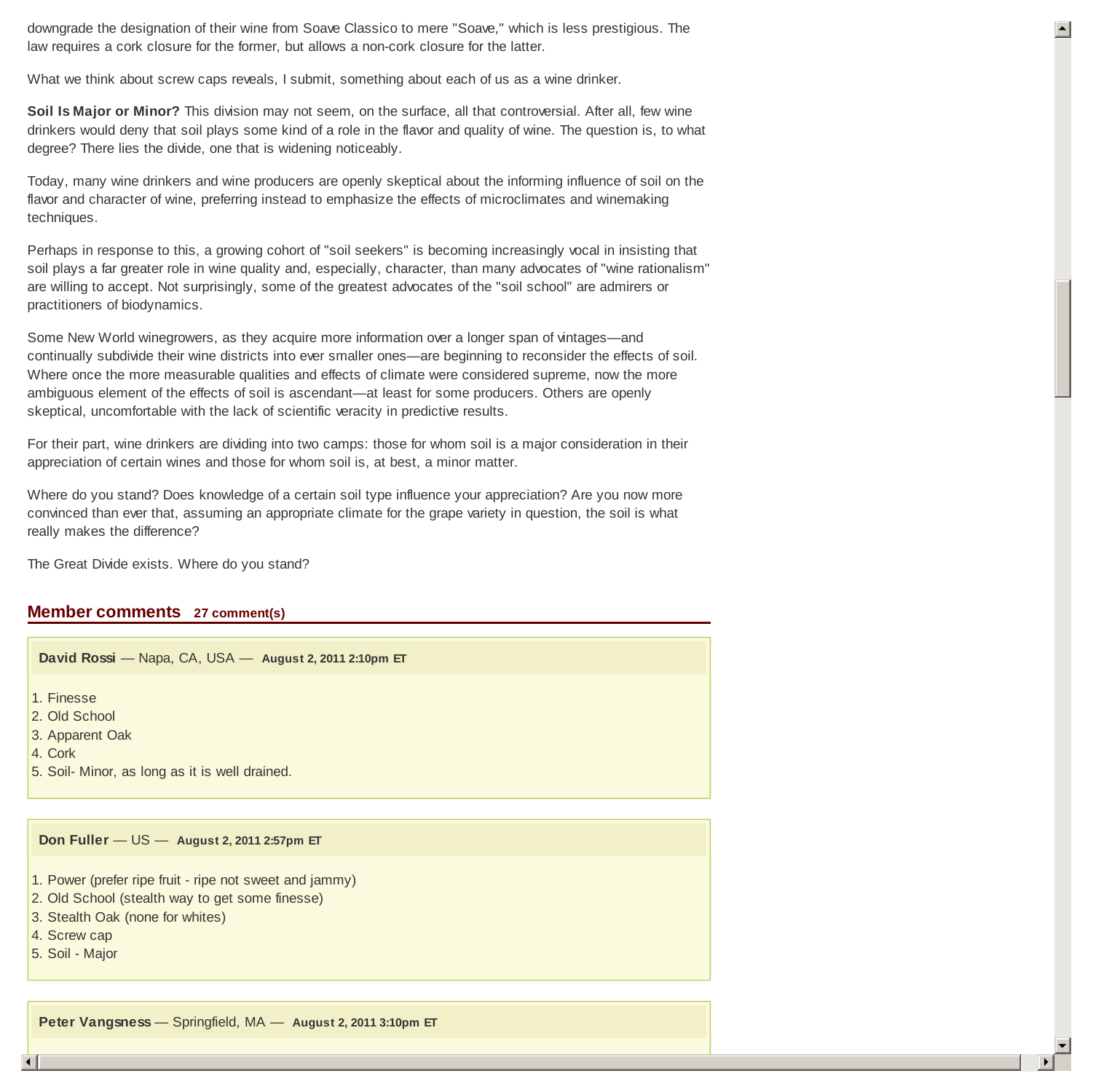- 2. Old School
- 3. Stealth Oak
- 4. Haven't noticed any appreciable difference
- 5. Soil Major!!

**David Strada** — San Francisco, CA — **August 2, 2011 3:17pm ET**

- 1. Finesse for sure, with purity of fruit
- 2. New Wave with an old school sensibility
- 3. To quote from Gerald Asher, "Oak is like garlic, if you know it's there you have used too much."
- 4. Screw caps all the way, including reds
- 5. If you get the dirt, you get the wine

**Don Ciaramella** — New York — **August 2, 2011 4:21pm ET**

Like both Power & Finesse, Old World & New Wave, Stealth Oak, Cork. Soil? More concerned if its Mountain or valley fruit! - @94cup

# **Chris A Elerick** — Orlando, FL — **August 2, 2011 4:50pm ET**

- 1. power w/ finesse! but if i have to choose, power.
- 2. probably new wave, but i want new wave that drinks well today and tomorrow and doesn't sacrifice drinkability for ageability.
- 3. apparent oak. i want to smell it but i don't want to taste it.
- 4. screw caps every time. wake up and smell the tca!

5. don't really care, but i guess micro climate is more important to me than soil type. and modern technology seems to be such that a winemaker can coax out just about any flavor s/he wants regardless of characteristics imparted by nature.

**David Peters** — Mission Viejo, CA — **August 2, 2011 4:54pm ET**

1. Power & finesse(outstanding wines should have both)

- 2. Old school(with an eye on new techniques)
- 3. Stealth Oak(a combo of new & older barrels is the real art)
- 4. Any closure w/o TCA works for me.
- 5. Hydroponic vineyards(no soil issues)Just kidding!!
- Soil does matter. Just compare Syrahs from France, Australia, & central coast California.

**Douglas Levin** — Tempe, AZ — **August 2, 2011 5:33pm ET**

- 1. Finesse
- 2. Old School
- 3. Apparent Oak
- 4. Cork How can a bottle age properly with a screw cap?

5. Soil & Terroir. The whole micro-climate approach with vineyard designate cabernets being a strategic mix of small lots differentiated by differing vineyard sections and their different soil/weather characteristics... seems right on the money to me. The result seems to be more complex wines.

 $\blacktriangledown$ 3 4

 $\blacktriangle$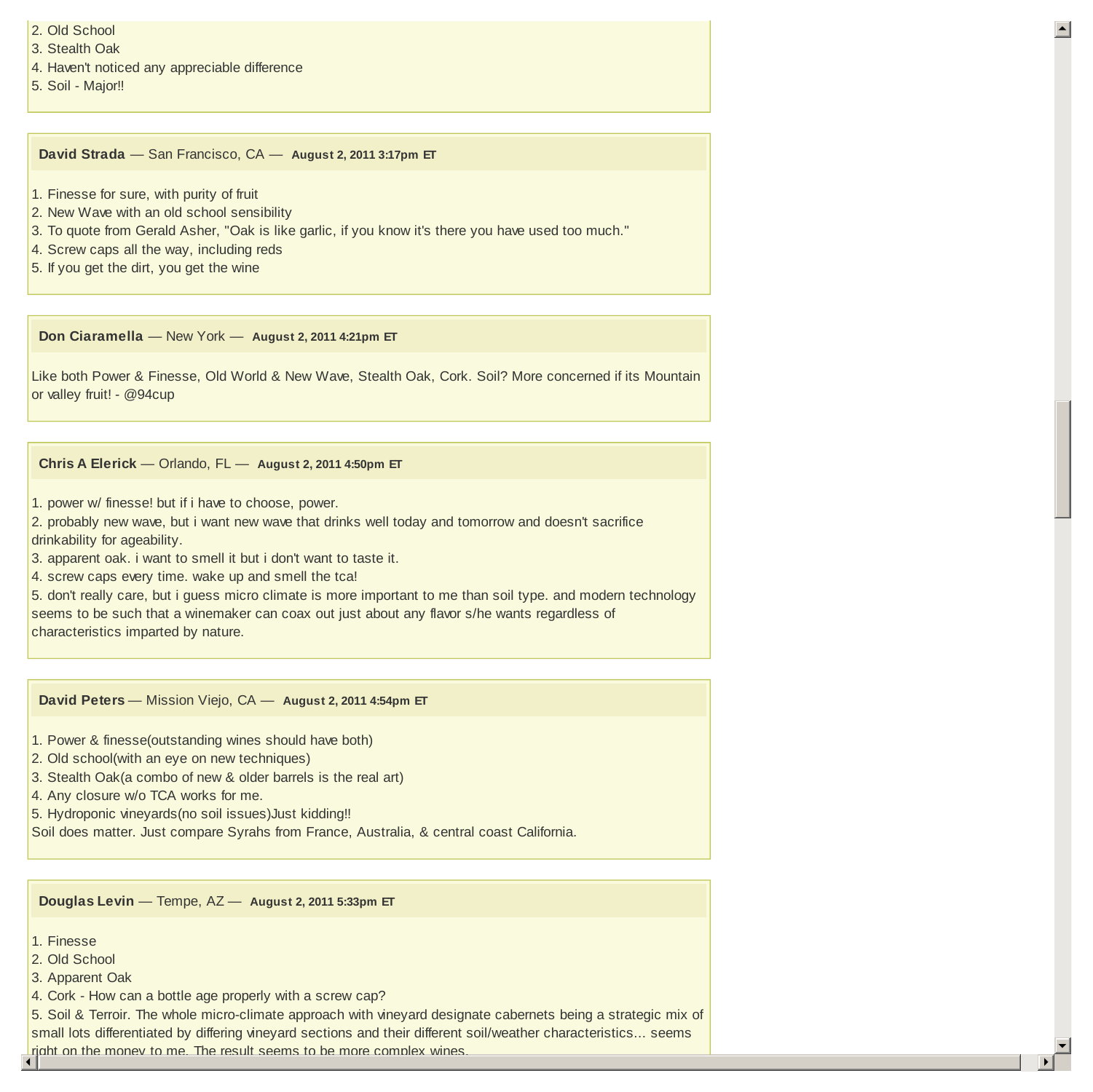### **Brett R Turner** — Hawthorn Woods, IL — **August 2, 2011 5:55pm ET**

# 1. Power

- 2. New wave with occasional old world
- 3. Stealth oak and no oak for whites
- 4. Would love it if all were screw caps
- 5. Soil Minor.

**Giancarlo Ortega** — Washington DC — **August 2, 2011 6:20pm ET**

1. Finesse

- 2. Old School
- 3. Apparent Oak
- 4. Cork
- 5. Soil- Minor.

No wonder i love St. Emilion.

**David Rapoport** — CA — **August 2, 2011 6:25pm ET**

I'm on side of not having forced, contentious dichotimies

**Andrew J Walter** — Sacramento, CA — **August 2, 2011 7:17pm ET**

I like this one....

1. Power with a dollop of finese

2. New School in the sense that we should never have our hands tied by tradition (maybe with newer

techniques of winemaking and viniculture -- stellar syrah could be grown in Bordeaux?)

3. I prefer stealth oak. I was told that Darryl Corti once said we should put salt shakers with oak dust on the tables at tastings so people could oak their wines to their palate

4. SCREWCAP!!! (in response to Mr Levin from Tempe -- wines under screwcap age just fine, look at Harvey Steimans blogs on this subject)

5. If by soil you mean the whole package of weather, geography etc then I think soil is major

### **John Wilen** — Texas — **August 2, 2011 7:57pm ET**

Missing questions: With food or without? Critics matter or not? Extensive cellar-aging critical or not?

**Adam Wallstein** — Spokane, WA — **August 2, 2011 8:45pm ET**

 $\blacktriangledown$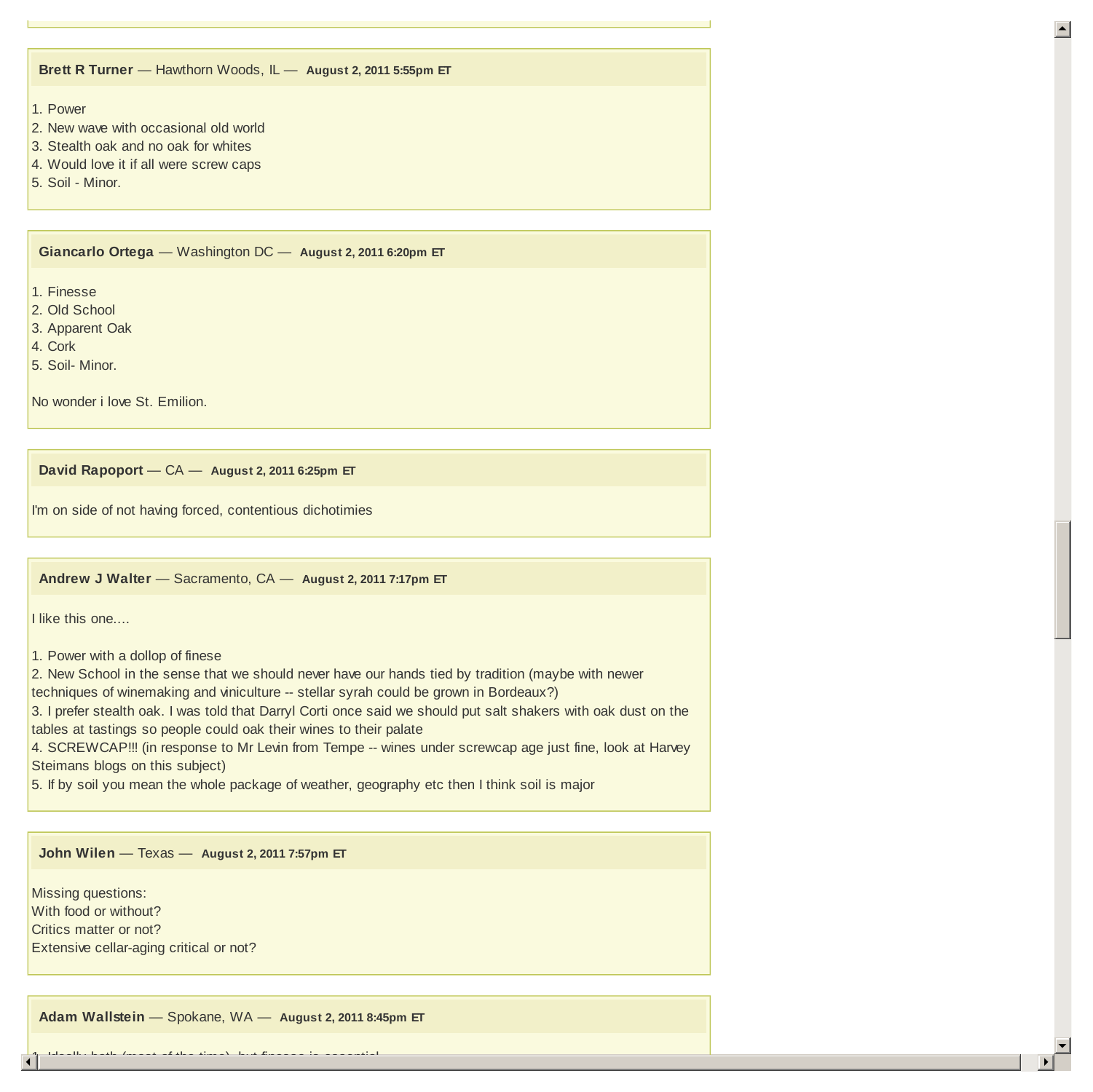- 2. Old School
- 3. Stealth
- 4. Screwcap. How is a failure rate of close to 10% remotely acceptable?

5. Soil-Major

**Staffan Bjorlin** — Los Angeles, CA — **August 2, 2011 9:22pm ET**

1) Finesse

2) I appreciate both

3) Stealth

4) Either. I am not opposed to screw caps or other modern closures, but I am sure that the failure rate with cork could (and will) be reduced if cork producers get more competition.

5) Probably maybe?? If you have a great plot of land, it seems pretty hard to take the soil out of the equation.

 $\left| \right|$ 

 $\blacktriangledown$ 

**Jeremy Matouk** — Port of Spain, Trinidad — **August 2, 2011 10:22pm ET**

- 1. Power is useless without finesse.
- 2. My palate has evolved toward old school but there are really good "modern" barolos.
- 3. Stealth oak, definitely.

4. As a wine merchant I have found the failure rate of cork very low, nothing like 5%, far less 10%. Once screwcaps have a track record over 10 years then it will not matter.

5. There can be no denying the influence of soil and terroir. If winemakers haven't enough history they need to be patient, not dismissive.

**Don Rauba** — Schaumburg, IL — **August 2, 2011 10:55pm ET**

1. Power, but love the combination of power & finesse more.

2. No opinion here whatsoever.

3. Stealth oak for whites, stealth/neutral oak for lighter reds (grenache, pinot), apparent oak for heavier reds (syrah, zin, cab)

4. Screw Caps RULE for ALL wines (as do other alternate closures)

5. No opinion here whatsoever.

**David Tietz** — Columbus, OH — **August 2, 2011 11:48pm ET**

Interesting, provocative post!

1/2: I prefer wines that have a balance of both.

3. Whites: No oak. None. Red: the amount doesn't matter, personally.

4. Screw caps.

5. The more soil/climate/terroir influence, the better.

**Harvey Steiman** — San Francisco, CA — **August 3, 2011 2:17am ET**

From my jazz collection sometimes I like to listen to Bill Evans, other times I put on Count Basie or Duke Ellington. Coltrane or Sonny Rollins? I would hate to leave behind any of the above. Call me a wuss, but why do I have to choose?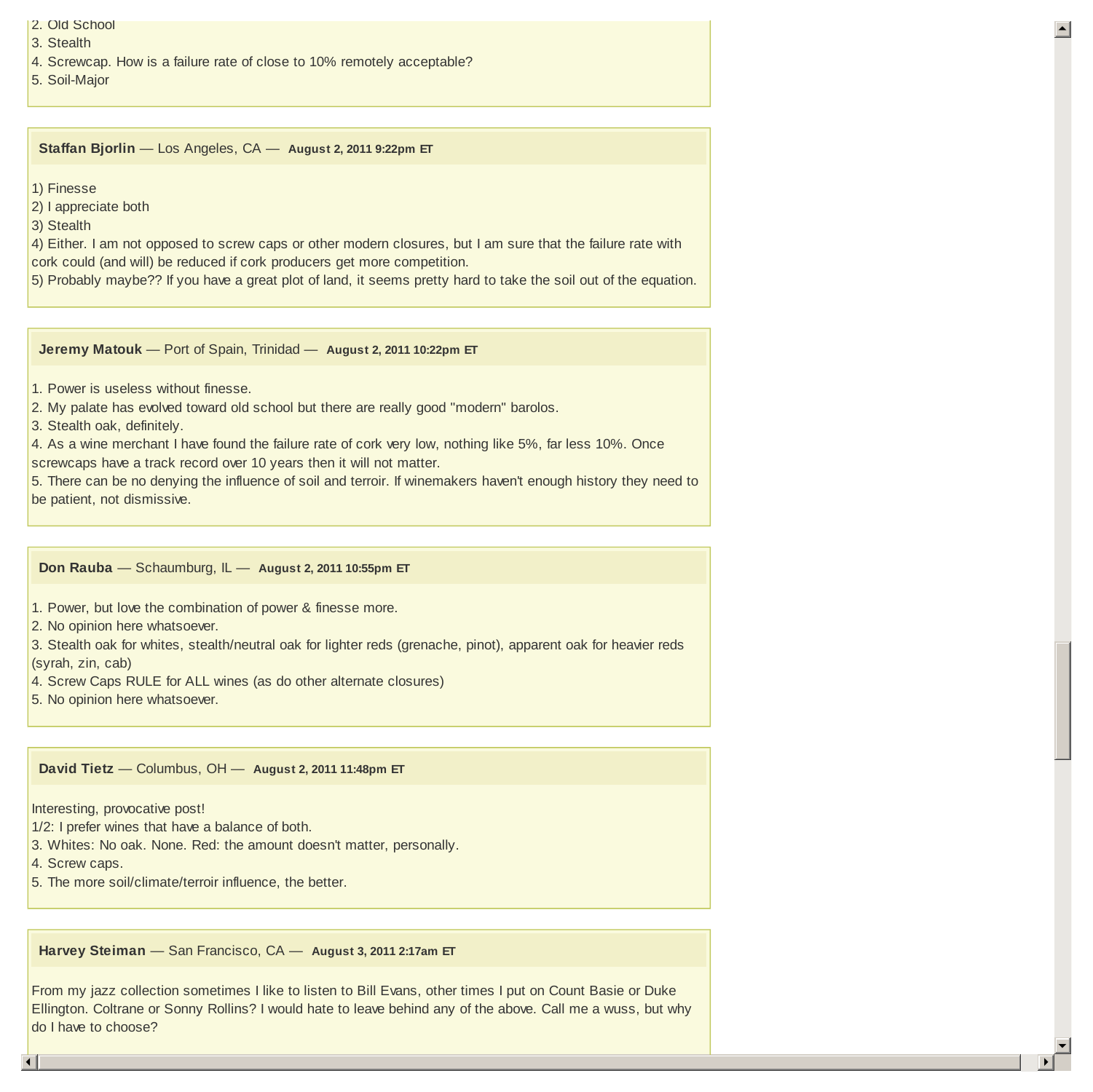## **Kenneth A Galloway** — Paris, France — **August 3, 2011 9:24am ET**

On closures, it's a no-brainer. Best use of cork I know is my kitchen floor.

i definitely don't stand on either side ... it's why i love wine so much ... which side i stand on depends on my mood, the time of day, my appetite, the company, the occasion, and many other variables that aren't coming to mind at the moment that boil down to "what I'm feeling like at the moment" ... this gauges every single aspect of my life ... i'm simply a VERY spontaneous, complex, dynamic, diverse, international, and compulsive person ... so these "attributes" (you be the judge!) affect my wine consumption just as they do my personal and professional life ...

so my real answer is that I disagree with the premise of the article ... but if I were forced to submit my answers, then i'd say :

1. Finesse (i guess when people are claiming that you can have both power and finesse, maybe they're more referring to beauty and pretty aromas and flavors vs. finesse, cuz I agree, you can't really have both, but I guess like everything it depends on one's interpretation)

2. Old School (although I prefer the producers respecting both schools and genuinely trying to impart innovation with history and tradition, which applies to a HOARD of quality "Old" world producers nowadays)

3. Stealth Oak (but depends on the wine and the food)

4. Screw Caps (this was the easiest one to answer... I was pleasantly surprised after spending 6 months on contract in Savennieres (a very historic, traditionalist, biodynamically-run little village), working for Domaine du Closel, to find a number of producers fully subscribed to the benefits and superiority of screw caps, granted I'd still like to wait 10-20 years to better test the ageability of screw caps)

5. Soil major (i was a believer after 6 months on the job at Domaine du Closel... their Clos du Papillon, Caillardieres, and Jalousie are all vinified identically ... the only difference is the harvest dates and the soils ... each of these wines are worlds apart ... granted the harvest date played a big role ... but this was also tied into soil variation)

**Clinton W Mitchell** — Naperville, IL — **August 3, 2011 10:42am ET**

It depends.

**JOHN J KANE** — Dallas, TX — **August 3, 2011 11:51am ET**

#### Matt,

I think the only question you posed that is black and white is the question of screw caps. After seeing the results of decade long studies with numerous enclosures and white wines, the answer is clear -- Stelvin Enclosures win. I cannot fathom a true scientifically sound counter argument. Anyone who enjoys the tradition of cork hasn't seen corks disentigrate, fall into bottles, get saturated and rot, shrink in a non-humidified warehouse cellar resulting in mass oxidation, etc. etc. Why not use a screw cap and immediately eliminate ullage, humidity concerns, sideways storage concerns, random oxidation issues, TCA issues, and all of the other variables that cork enclosures introduce. Wine is one of the only businesses where a guaranteed 4% failure rate is actually preferred over a .001% failure rate.

3 4

 $\blacktriangledown$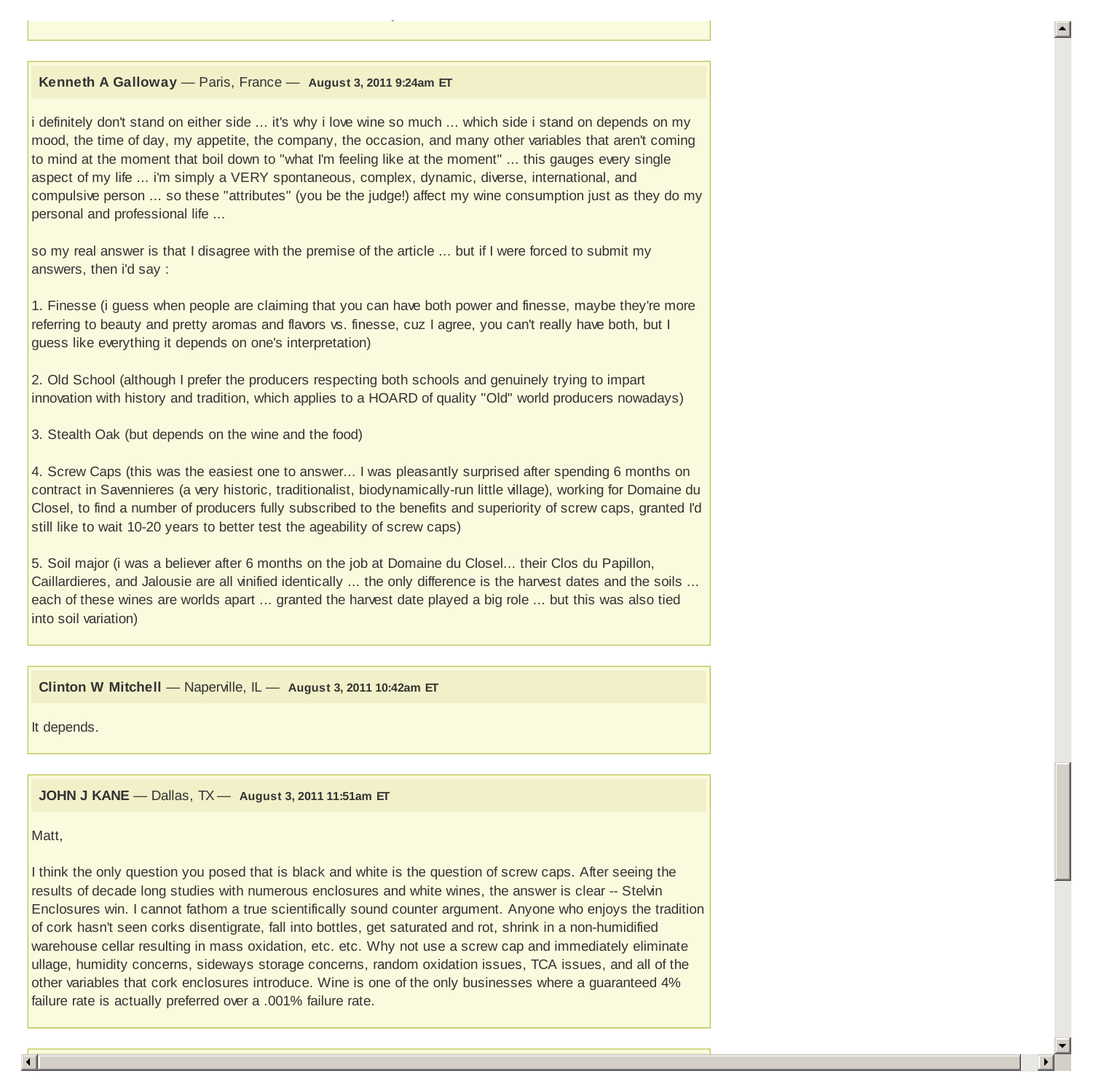There are many wonderful shades of gray in life. I think the comments above bare that out. Thanks Matt.

**Craig Peer** — Cameron Park, CA — **August 3, 2011 12:37pm ET**

1. Finesse usually - power can be good with food like roast beef or lamb !!

2. Old School

3. Stealth Oak - I like fruit, not wood in my glass. But I tend to age all my wines too - tends to take care of any oak.

4. Cork - I've only had 2 bad corks.

5. Soil - Major

**Ivan Campos** — Ottawa, Canada — **August 3, 2011 1:47pm ET**

Only definitive answer is "screwcap." Everything else depends on the varietal and situation. Some varietals work well for me in a broad spectrum of styles: syrah, pinot noir, chardonnay, tempranillo, mencia, nebbiolo.

**Richard Lee** — Napa — **August 3, 2011 7:12pm ET**

Andrew Joesph Roberts Walters,

I always appreciate your odd retorts! They bring much fun and laughter to the game. So tell me, how long will your Carlos Rossi Hearty Burgandy w/the screwcap age for? Stay thirsty my friend! CHEERS!

**Flavio Henrique Silva** — São Carlos, SP, Brasil — **August 3, 2011 9:01pm ET**

Great article!

- 1. Finesse (but I don't hate power...)
- 2. I prefer the old school, but I also like the new wave
- 3. Stealth oak
- 4. Cork, but I have nothing against screw caps
- 5. Soil is major

## **Would you like to comment?**

Want to join or start a discussion? Become a WineSpectator.com member and you can!

To protect the quality of our conversations, only members may submit comments. To learn more about member benefits, take our site tour.

**Forums:** Wine Conversations | Share Tasting Notes | Share Dining Tips | Travel Tips | Buying & Selling | Off-Line Events | Wine Education

**Help:** Customer Care/Manage My Account | FAQ | Contact Us

3 4

 $\left| \right|$